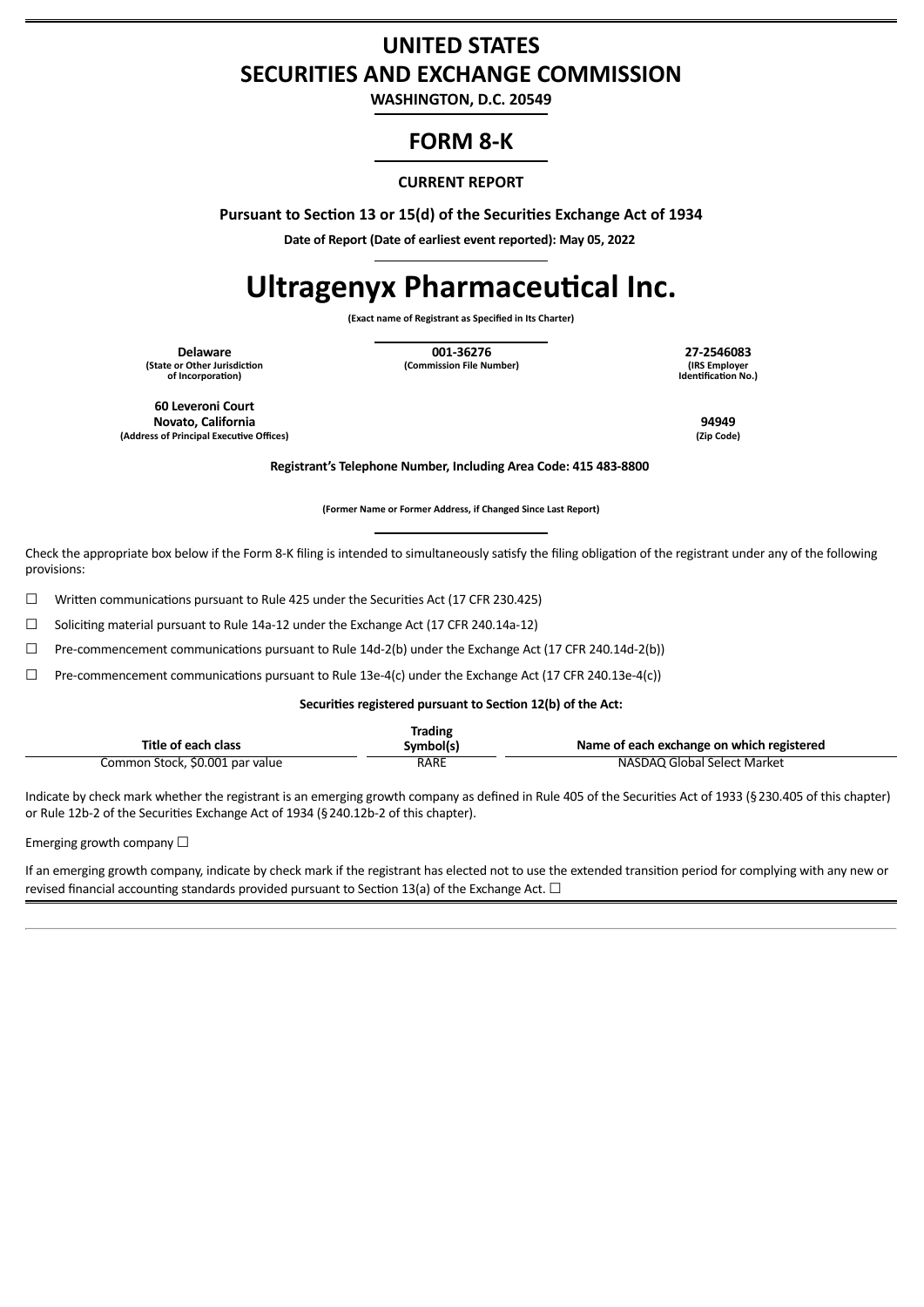#### **Item 2.02 Results of Operations and Financial Condition.**

On May 5, 2022, Ultragenyx Pharmaceutical Inc. issued a press release announcing its financial results for the three months ended March 31, 2022 (the "*Press Release*"). A copy of the Press Release is furnished herewith as Exhibit 99.1

The information set forth under Item 2.02 and in Exhibit 99.1 shall not be deemed "filed" for purposes of Section 18 of the Securities Exchange Act of 1934, nor shall it be deemed incorporated by reference in any filing under the Securities Act of 1933, except as shall be expressly set forth by specific reference in such *filing.*

#### **Item 9.01 Financial Statements and Exhibits.**

## (d) **Exhibits**

| <b>Exhibit No.</b> | Description                                                                                              |
|--------------------|----------------------------------------------------------------------------------------------------------|
| 99.1               | Press Release, dated May 5, 2022.                                                                        |
| 104                | The cover page from the Company's Current Report on Form 8-K dated May 5, 2022 formatted in Inline XBRL. |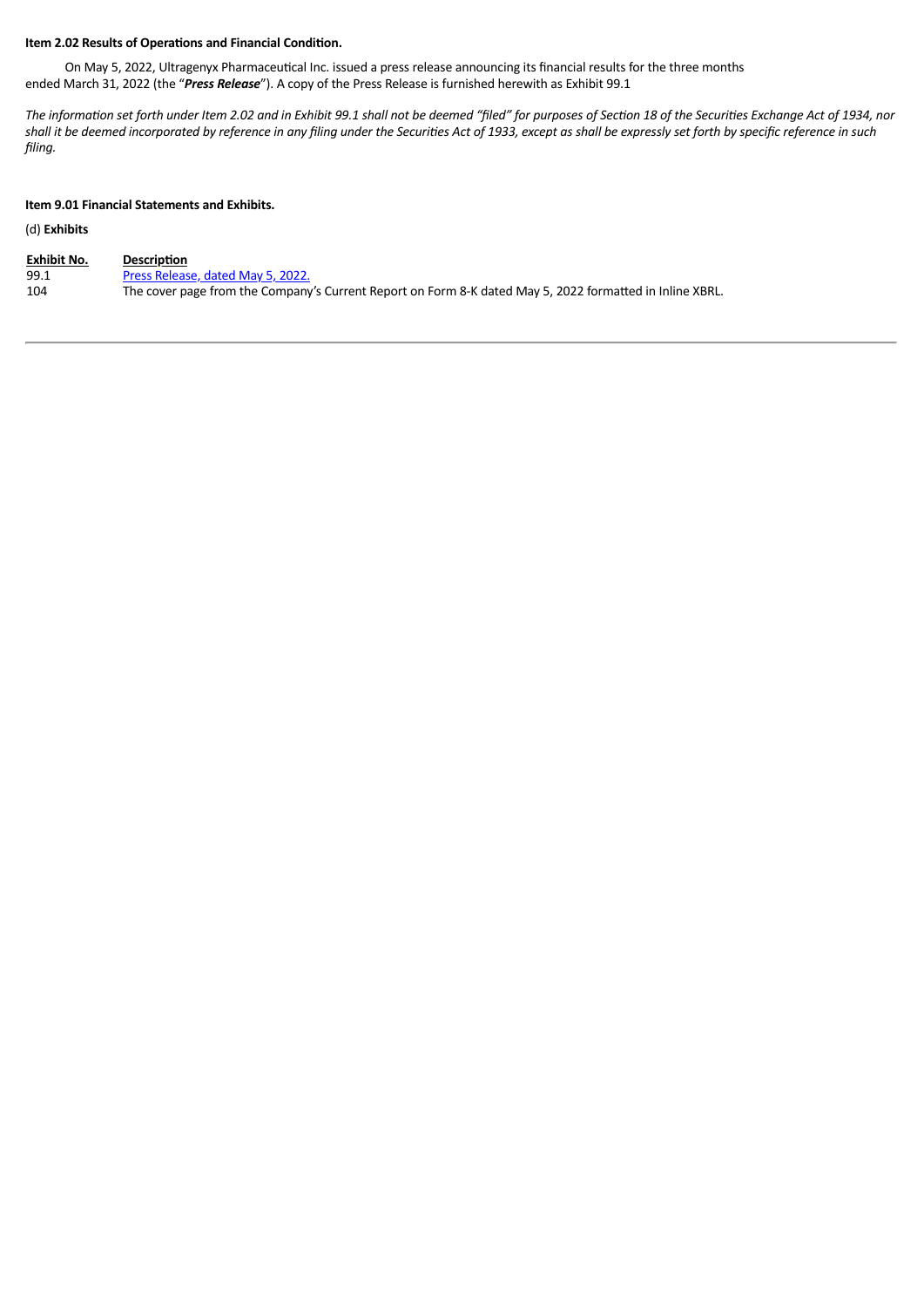#### **SIGNATURES**

Pursuant to the requirements of the Securities Exchange Act of 1934, the registrant has duly caused this report to be signed on its behalf by the undersigned thereunto duly authorized.

Ultragenyx Pharmaceutical Inc.

Date: May 5, 2022 **By:** /s/ Mardi C. Dier

Mardi C. Dier Executive Vice President & Chief Financial Officer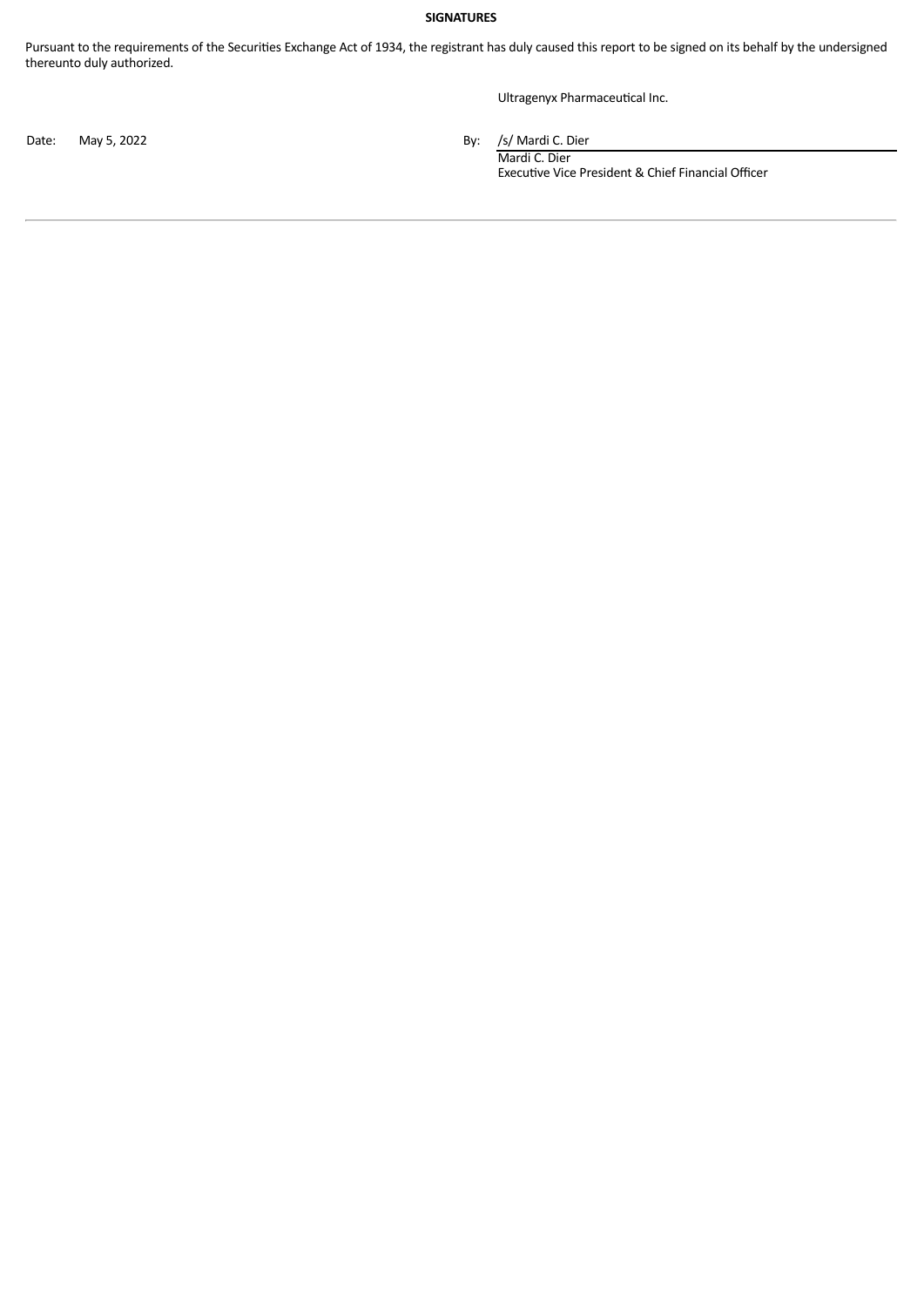

## <span id="page-3-0"></span>**Contacts Ultragenyx Pharmaceutical Inc. Investors** Joshua Higa ir@ultragenyx.com

**Media** Jeff Blake media@ultragenyx.com

## **Ultragenyx Reports First Quarter 2022 Financial Results and Corporate Update**

*First quarter 2022 total revenue of \$79.9 million and Crysvita® revenue in Ultragenyx territories<sup>1</sup> of \$54.6 million*

## *Reaffirm 2022 Crysvita revenue in Ultragenyx territories guidance of \$250 million to \$260 million and Dojolvi revenue of \$55 million to \$65 million*

*Cash balance of approximately \$814 million as of March 31, 2022*

**NOVATO, Calif. – May 05, 2022 –** Ultragenyx Pharmaceutical Inc. (NASDAQ: RARE), a biopharmaceutical company focused on the development and commercialization of novel products for serious rare and ultra-rare genetic diseases, today reported its financial results for the quarter ended March 31, 2022 and reaffirmed its financial guidance for the year.

"Product based revenue continues to grow driven by increased traction for Crysvita in Latin America," said Emil D. Kakkis, M.D., Ph.D., Chief Executive Officer and President of Ultragenyx. "In the clinical portfolio, we are now dosing patients in three of our four concurrent pivotal programs and are on track for updated data from the Phase 1/2 for Angelman syndrome mid-year."

## **First Quarter 2022 Financial Results**

#### *Net Revenues*

For the first quarter of 2022, Ultragenyx reported \$79.9 million in total revenue. Ultragenyx recognized \$54.6 million in Crysvita (burosumab) revenue in the Ultragenyx territories, which includes \$45.2 million in collaboration revenue in the North American profit share territory and net product sales in other regions of \$9.4 million. Total royalty revenue related to European Crysvita sales was \$4.8 million. Dojolvi (triheptanoin) product sales in the first quarter of 2022 were \$12.4 million. Mepsevii (vestronidase alfa) product sales for the first quarter of 2022 were \$4.9 million.

Total revenue for the first quarter of 2022 also includes \$3.2 million related to technical assistance following the successful completion of technology transfer activities with Daiichi Sankyo. This compares to total revenue in the first quarter of 2021, which includes \$42.8 million related to the technology transfer services which were ongoing at the time.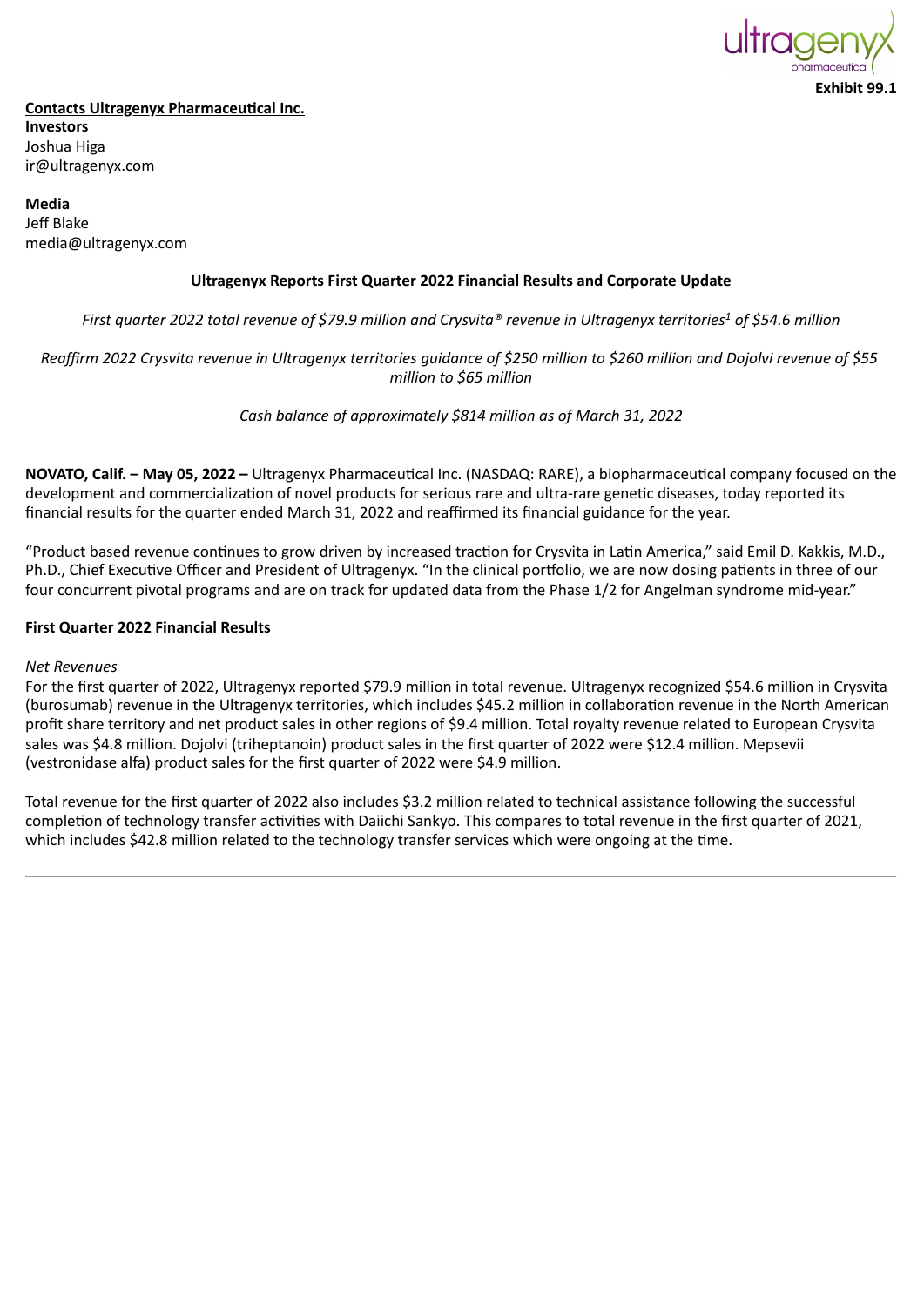

**Three Months Ended March 31,**

## *Operating Expenses*

Total operating expenses for the first quarter of 2022 were \$216.6 million, including non-cash stock-based compensation of \$29.4 million.

#### *Net Loss*

For the first quarter of 2022, Ultragenyx reported net loss of \$152.3 million, or \$2.19 per share basic and diluted, compared with a net loss for the first quarter of 2021 of \$136.1 million, or \$2.03 per share, basic and diluted. Net cash used in operations for the quarter ended March 31, 2022 was \$117.5 million.

#### *Cash, Cash Equivalents and Marketable Debt Securities*

Cash, cash equivalents, and marketable debt securities were \$813.8 million as of March 31, 2022.

#### **2022 Financial Guidance**

The company continues to expect 2022 revenue for Crysvita in Ultragenyx territories to be between \$250 million and \$260 million and Dojolvi revenue to be between \$55 million and \$65 million.

## **First Quarter 2022 Revenue and Selected Financial Data Tables**

#### *Revenues (dollars in thousands)*

|                                                     | Three Months Ended March 31. |        |      |        |
|-----------------------------------------------------|------------------------------|--------|------|--------|
|                                                     | 2022                         |        | 2021 |        |
|                                                     |                              |        |      |        |
| <b>Crysvita Collaboration and Product Revenues:</b> |                              |        |      |        |
| North America Collaboration                         |                              | 45,164 | Ś    | 36,260 |
| <b>ROW Product Sales</b>                            |                              | 9,394  |      | 5,872  |
| Crysvita in Ultragenyx Territories                  |                              | 54,558 |      | 42,132 |
| <b>EU Royalty Revenue</b>                           |                              | 4,838  |      | 3,872  |
| <b>Total Crysvita Revenue</b>                       |                              | 59,396 |      | 46,004 |
| Dojolvi                                             |                              | 12,429 |      | 7,034  |
| Mepsevii                                            |                              | 4,861  |      | 3,607  |
| Daiichi Sankyo                                      |                              | 3,249  |      | 42,750 |
| <b>Total Revenue</b>                                |                              | 79,935 |      | 99,395 |

#### *Selected Financial Data (dollars in thousands, except per share amounts)*

|                                       | Three Months Ended March 31, |            |  |            |  |  |
|---------------------------------------|------------------------------|------------|--|------------|--|--|
|                                       | 2022                         |            |  | 2021       |  |  |
| Total revenue                         |                              | 79,935     |  | 99,395     |  |  |
| Operating expense:                    |                              |            |  |            |  |  |
| Cost of sales                         |                              | 6,100      |  | 5,188      |  |  |
| Research and development              |                              | 143,155    |  | 147,518    |  |  |
| Selling, general and administrative   |                              | 67,312     |  | 53,258     |  |  |
| Total operating expense               |                              | 216,567    |  | 205,964    |  |  |
| Net loss                              |                              | (152, 320) |  | (136, 141) |  |  |
| Net loss per share, basic and diluted |                              | (2.19)     |  | (2.03)     |  |  |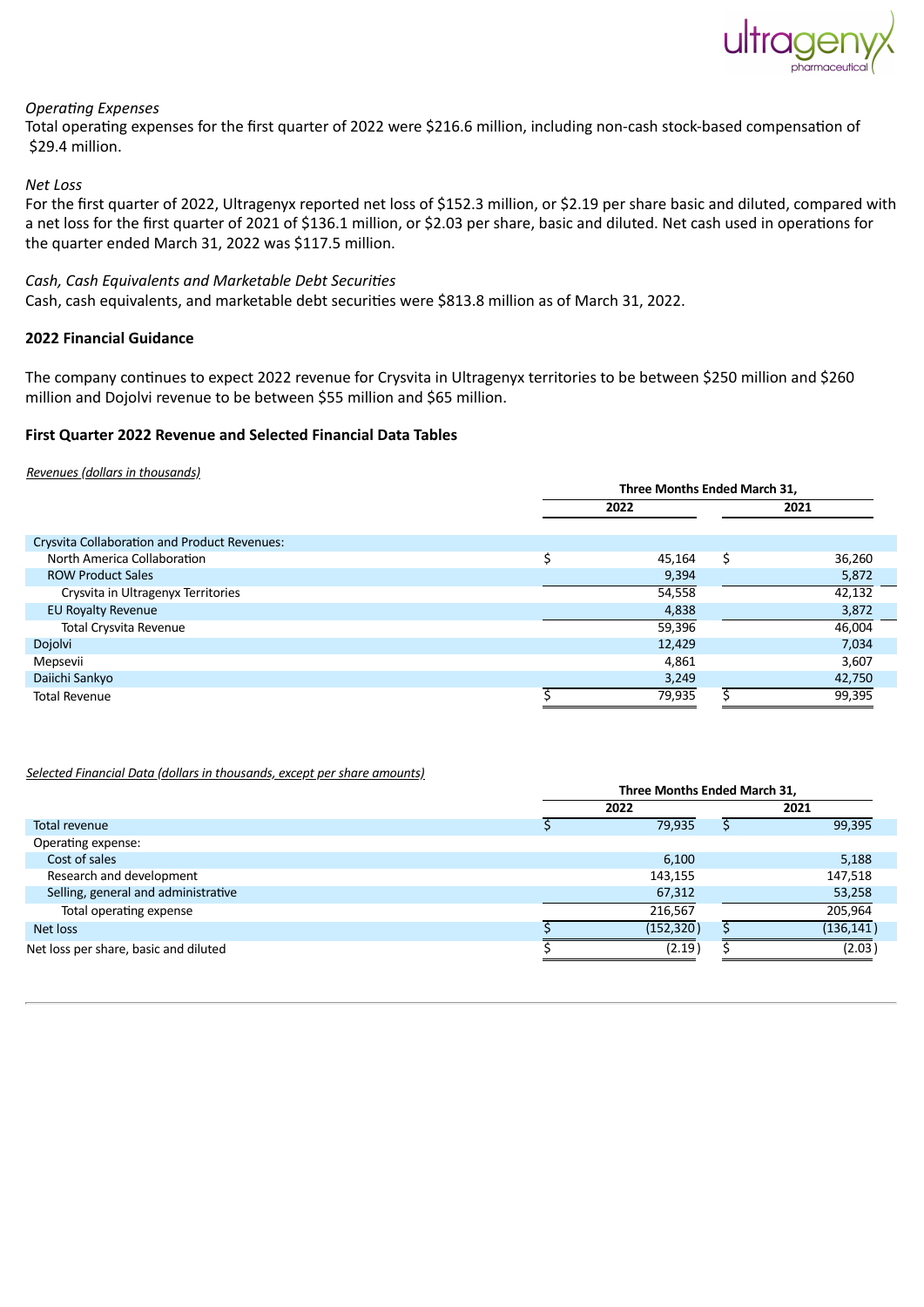

## **Recent Updates**

## **Evkeeza® (evinacumab) for Homozygous Familial Hypercholesterolemia (HoFH): European marketing authorization transitioned to Ultragenyx, reimbursement processes initiated**

The European Commission has completed transfer of the marketing authorization of Evkeeza from Regeneron. Ultragenyx is preparing reimbursement dossiers for various national health authorities in Europe. Ultragenyx received rights to commercialize and distribute Evkeeza in countries outside the U.S. in January 2022.

## **UX143 (setrusumab) for Osteogenesis Imperfecta (OI): Dosing has been initiated for the Phase 2/3** *Orbit* **study; Phase 2 study in children under age five planned for second half of 2022**

Ultragenyx has begun dosing patients in the seamless Phase 2/3 *Orbit* study of UX143 in pediatric and adult patients with OI ages five to <26 years. A dosing update on the Phase 2 portion of the *Orbit* study and transition to Phase 3 is expected in the second half of 2022.

In addition, Ultragenyx intends to initiate an additional study in children with OI under age 5 years in the second half of 2022 and will continue to evaluate adult patients who were previously treated in the *ASTEROID* study, a Phase 2b study conducted by our partner Mereo.

## **DTX401 for Glycogen Storage Disease Type Ia (GSDIa): Phase 3** *GlucoGene* **study dosing patients**

Dosing and enrollment of the Phase 3 study of DTX401 is ongoing. The pivotal *GlucoGene* study has a 48-week primary efficacy analysis period and the company plans to enroll approximately 50 patients eight years of age and older, randomized 1:1 to DTX401 or placebo. The primary endpoint is the reduction in oral glucose replacement with cornstarch while maintaining glucose control.

## **UX701 for Wilson Disease:** *Cyprus2+* **pivotal Phase 1/2/3 study dosing patients**

The company is dosing patients in the Phase 1/2 stage of the seamless Phase 1/2/3 *Cyprus2+* study of UX701. During the first stage of the study, safety and efficacy of up to three dose levels of UX701 will be evaluated and a dose will be selected for further evaluation in Stage 2. In Stage 2, a new cohort of patients will be randomized 2:1 to receive the selected dose of UX701 or placebo. The primary efficacy endpoints are change in 24-hour urinary copper concentration and percent reduction in standard of care medication by Week 52.

#### **DTX301 for Ornithine Transcarbamylase (OTC) Deficiency: Phase 3** *eNH3ance* **study expected to initiate in mid-2022**

Ultragenyx expects to initiate the Phase 3 *eNH3ance* study of DTX301 in patients with OTC in mid-2022. The 64-week study will include approximately 50 patients, randomized 1:1 to DTX301 or placebo. The primary endpoints are response as measured by removal of ammonia-scavenger medications and protein-restricted diet and change in 24-hour ammonia levels.

## *GTX-102 for Angelman Syndrome: Patients continue to be treated in the Phase 1/2 study in Canada and the U.K. and under a separate protocol in the U.S.*

Dosing is ongoing in cohorts 4 and 5 of the Phase 1/2 study in the U.K. and Canada, as well as for four additional patients in the U.S. under a separate protocol. To date, no treatment-related serious adverse events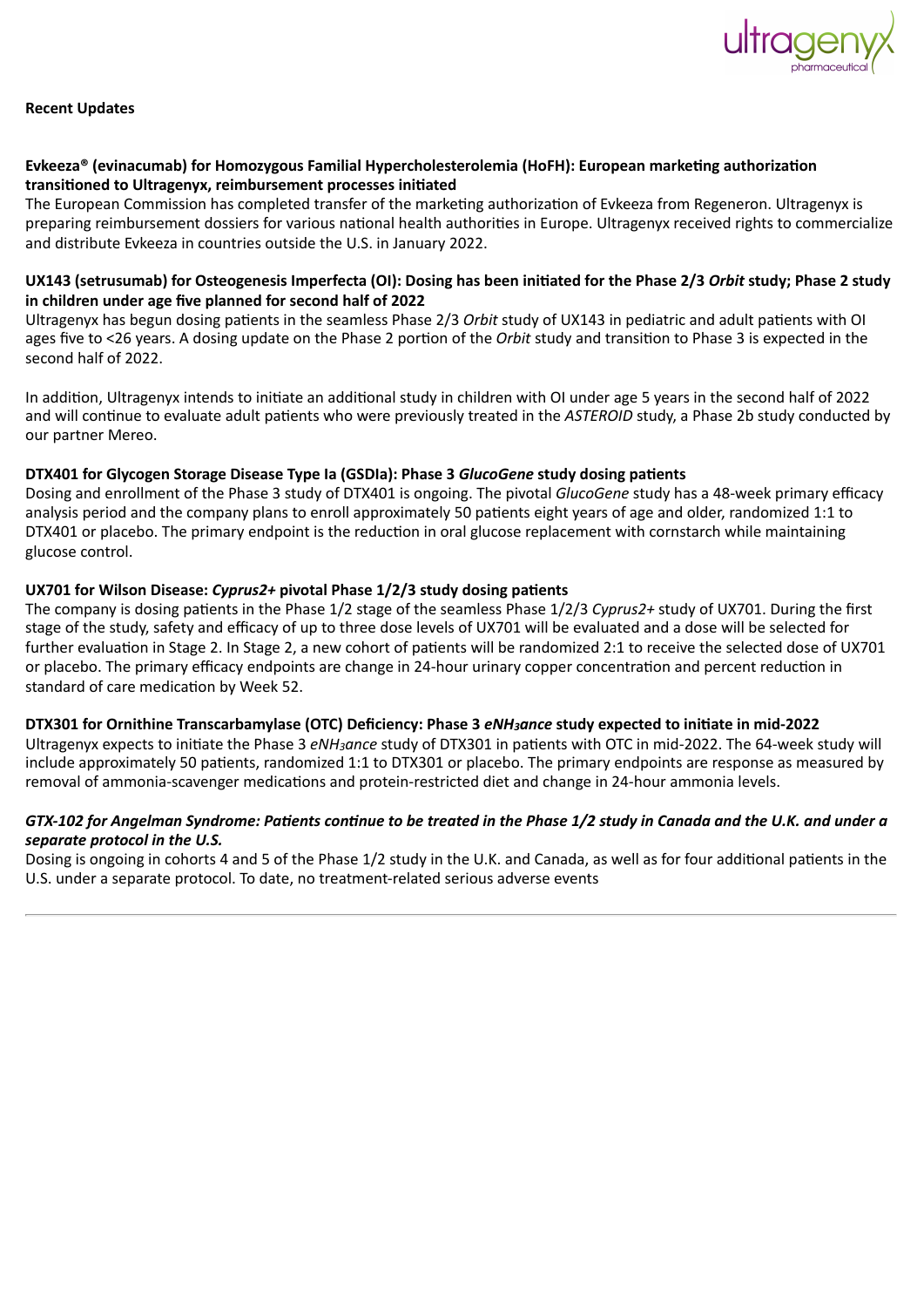

or lower extremity weakness adverse events have been observed in these patients. An interim update on the safety and efficacy of GTX-102 is planned for mid-2022.

**UX053 for Glycogen Storage Disease Type III (GSDIII) Debrancher Deficiency: Phase 1/2 study currently dosing patients; Preliminary data from first part of study and initiation of second part of study anticipated in second half of 2022** Ultragenyx has begun to dose patients in the two-part Phase 1/2 clinical trial evaluating the safety, tolerability and efficacy of UX053 in adults age 18 years and older with GSDIII. Part 1 is open label and will enroll up to 10 patients who will receive a single ascending dose of UX053 administered via intravenous infusion. Part 2 is double-blind and will evaluate five repeat doses at escalating dose levels in up to 16 patients across four cohorts randomized 3:1 to UX053 or placebo. Preliminary data from the Part 1 single ascending dose phase of the study is expected in the second half of the year.

1: Ultragenyx territories include the collaboration revenue from the North American profit share territory (U.S. and Canada) and other regions where revenue from product sales are recognized by Ultragenyx (Latin America, Turkey). This excludes the European territory revenue, which is recognized as non-cash royalty revenue since the rights were sold to Royalty Pharma in December 2019.

## **Conference Call and Webcast Information**

Ultragenyx will host a conference call today, Thursday, May 5, 2022, at 2 p.m. PT/ 5 p.m. ET to discuss the first quarter 2022 financial results and provide a corporate update. The live and replayed webcast of the call will be available through the company's website at https://ir.ultragenyx.com/events-presentations. To participate in the live call by phone, dial (855) 797- 6910 (USA) or (262) 912-6260 (international) and enter the passcode 7951356. The replay of the call will be available for one year.

#### **About Ultragenyx**

Ultragenyx is a biopharmaceutical company committed to bringing novel therapies to patients for the treatment of serious rare and ultra-rare genetic diseases. The company has built a diverse portfolio of approved medicines and treatment candidates aimed at addressing diseases with high unmet medical need and clear biology, for which there are typically no approved therapies treating the underlying disease.

The company is led by a management team experienced in the development and commercialization of rare disease therapeutics. Ultragenyx's strategy is predicated upon time- and cost-efficient drug development, with the goal of delivering safe and effective therapies to patients with the utmost urgency.

For more information on Ultragenyx, please visit the company's website at: www.ultragenyx.com.

## **Forward-Looking Statements and Use of Digital Media**

*Except for the historical information contained herein, the matters set forth in this press release, including statements related to Ultragenyx's expectations and projections regarding its future operating results and financial performance, anticipated cost or expense reductions, the timing, progress and plans for its clinical programs and clinical studies, future regulatory interactions, and the components and timing of regulatory submissions are forward-looking statements within the meaning of the "safe harbor" provisions of the Private*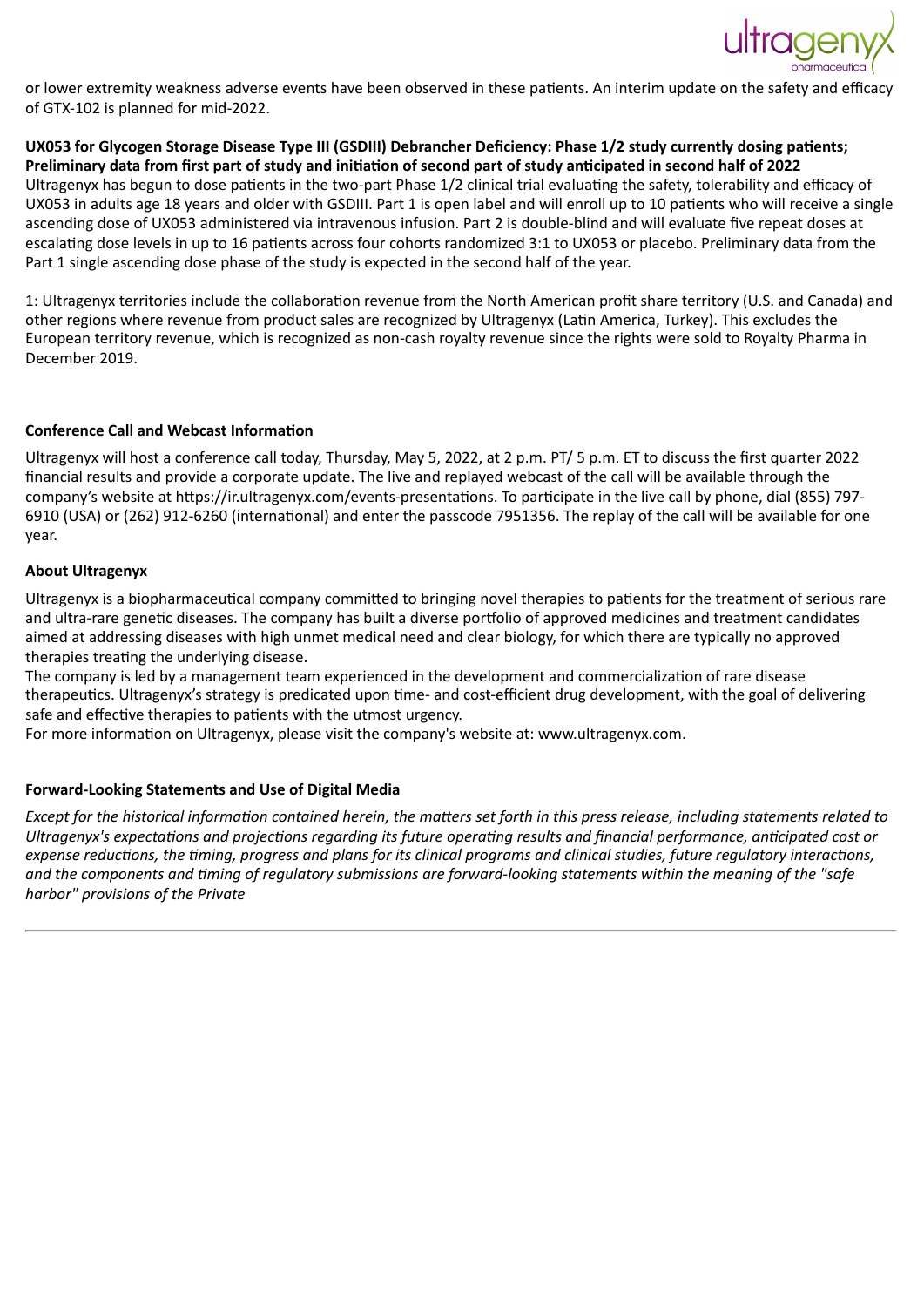*Securities Litigation Reform Act of 1995. Such forward-looking statements involve substantial risks and uncertainties that could cause our clinical development programs, collaboration with third parties, future results, performance or achievements to differ significantly from those expressed or implied by the forward-looking statements. Such risks and uncertainties include, among others, the effects from the COVID-19 pandemic on the company's clinical and commercial activities and business and operating results, risks related to reliance on third party partners to conduct certain activities on the company's behalf, uncertainty and potential delays related to clinical drug development, the company's ability to achieve its projected development goals in its expected timeframes, risks and uncertainties related to the regulatory approval process, smaller than anticipated market opportunities for the company's products and product candidates, manufacturing risks, competition from other therapies or products, and other matters that could affect sufficiency of existing cash, cash equivalents and short-term investments to fund operations, the company's future operating results and financial performance, the timing of clinical trial activities and reporting results from same, and the availability or commercial potential of Ultragenyx's products and drug candidates. Ultragenyx undertakes no obligation to update or revise any forward-looking statements. For a further description of the risks and uncertainties that could cause actual results to differ from those expressed in these forward-looking statements, as well as risks relating to the business of Ultragenyx in general, see Ultragenyx's Quarterly Report on Form 10-K filed with the Securities and Exchange Commission (SEC) on February 15, 2022, and its subsequent periodic reports filed with the SEC.*

*In addition to its SEC filings, press releases and public conference calls, Ultragenyx uses its investor relations website and social media outlets to publish important information about the company, including information that may be deemed material to investors, and to comply with its disclosure obligations under Regulation FD. Financial and other information about Ultragenyx is routinely posted and is accessible on Ultragenyx's Investor Relations website (https://ir.ultragenyx.com/) and LinkedIn website (https://www.linkedin.com/company/ultragenyx-pharmaceutical-inc-/mycompany/).*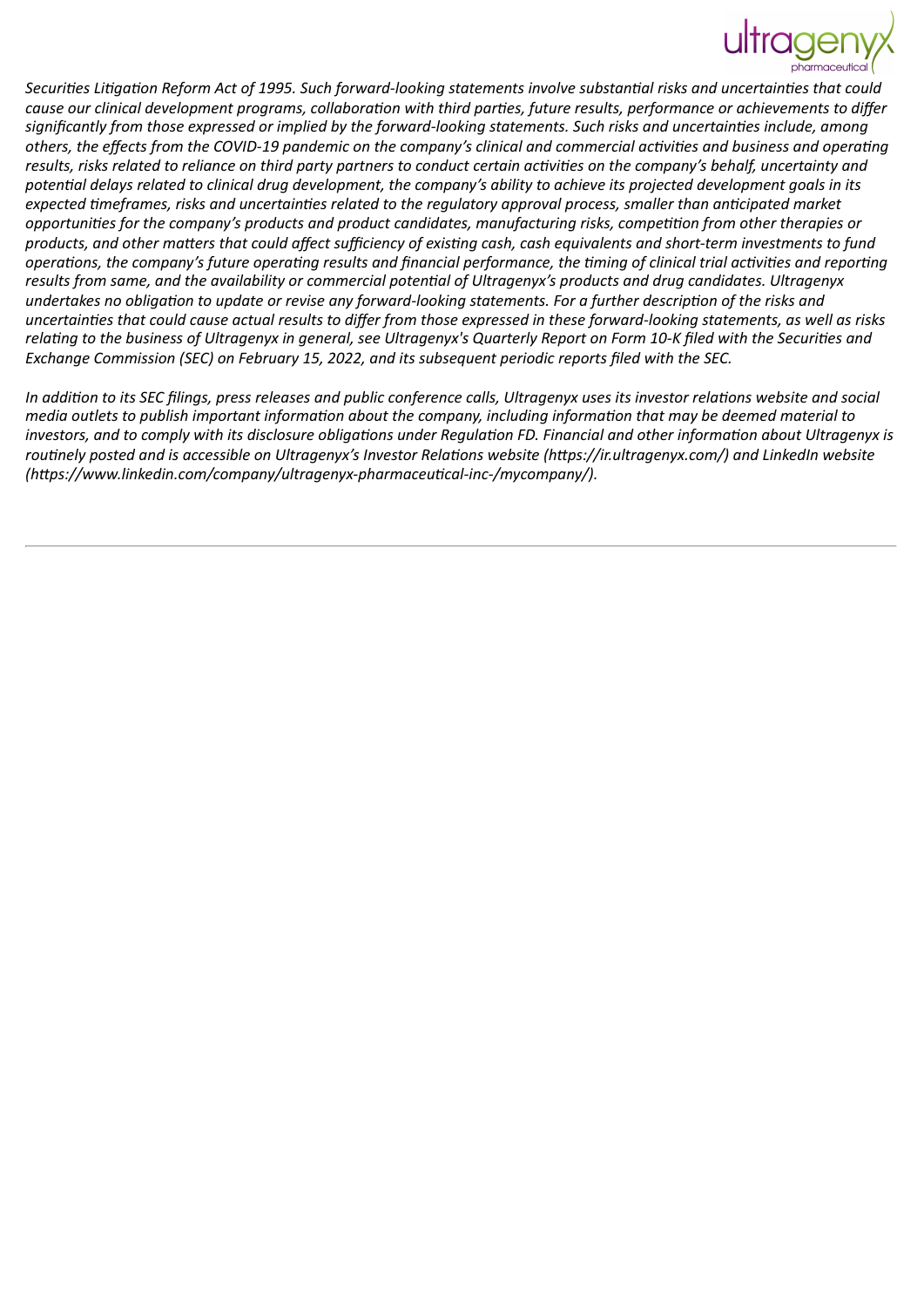

*###*

## **Ultragenyx Pharmaceutical Inc. Selected Statement of Operations Financial Data (in thousands, except share and per share amounts) (unaudited)**

|                                                                                    | Three Months Ended March 31, |      |            |
|------------------------------------------------------------------------------------|------------------------------|------|------------|
|                                                                                    | 2022                         | 2021 |            |
| <b>Statement of Operations Data:</b>                                               |                              |      |            |
| Revenues:                                                                          |                              |      |            |
| Collaboration and license                                                          | \$<br>48,413                 | \$   | 79,010     |
| Product sales                                                                      | 26,684                       |      | 16,513     |
| Non-cash collaboration royalty revenue                                             | 4,838                        |      | 3,872      |
| <b>Total revenues</b>                                                              | 79,935                       |      | 99,395     |
| Operating expenses:                                                                |                              |      |            |
| Cost of sales                                                                      | 6,100                        |      | 5,188      |
| Research and development                                                           | 143,155                      |      | 147,518    |
| Selling, general and administrative                                                | 67,312                       |      | 53,258     |
| Total operating expenses                                                           | 216,567                      |      | 205,964    |
| Loss from operations                                                               | (136, 632)                   |      | (106, 569) |
| Change in fair value of equity investments                                         | (9,329)                      |      | (20, 619)  |
| Non-cash interest expense on liability related to the sale<br>of future royalties  | (6,584)                      |      | (8, 418)   |
| Other income (expense), net                                                        | 783                          |      | (156)      |
| Loss before income taxes                                                           | (151, 762)                   |      | (135, 762) |
| Provision for income taxes                                                         | (558)                        |      | (379)      |
| Net loss                                                                           | (152, 320)                   | \$   | (136, 141) |
| Net loss per share, basic and diluted                                              | (2.19)                       |      | (2.03)     |
| Weighted-average shares used in computing net loss per share,<br>basic and diluted | 69,516,668                   |      | 67,102,342 |

## **Ultragenyx Pharmaceutical Inc. Selected Noncash Activity included in Operating Expenses (in thousands) (unaudited)**

|                                   | Three Months Ended March 31, |  |        |  |
|-----------------------------------|------------------------------|--|--------|--|
|                                   | 2022                         |  | 2021   |  |
| Non-cash stock based compensation | 29,387                       |  | 24,298 |  |